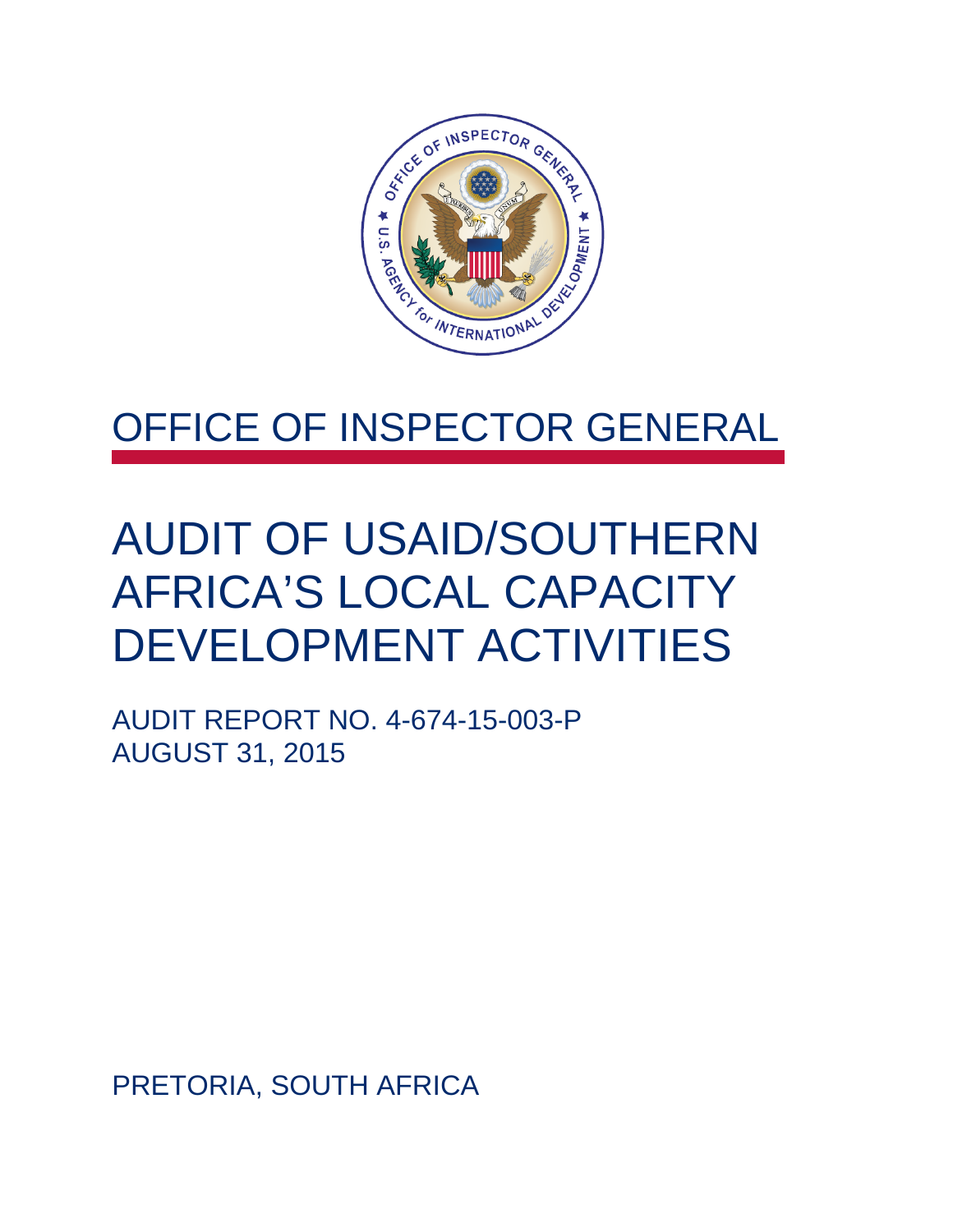

*Office of Inspector General* 

August 31, 2015

#### **MEMORANDUM**

- TO: USAID/Southern Africa Mission Director, Cheryl L. Anderson
- **FROM:** Regional Inspector General/Pretoria, Sarah E. Dreyer /s/
- **SUBJECT:** Audit of USAID/Southern Africa's Local Capacity Development Activities (Report No. 4-674-15-003-P)

This memorandum transmits our final report on the subject audit. In finalizing the audit report, we considered your comments on the draft and included them in their entirety in Appendix II.

The audit report contains two recommendations to help strengthen the mission's activities. Given the information provided in response to the draft report, we acknowledge the mission's management decisions on both recommendations. Please provide evidence of final action to the Audit Performance and Compliance Division in USAID's Office of the Chief Financial Advisor.

I appreciate the cooperation and courtesy extended to my staff during the audit.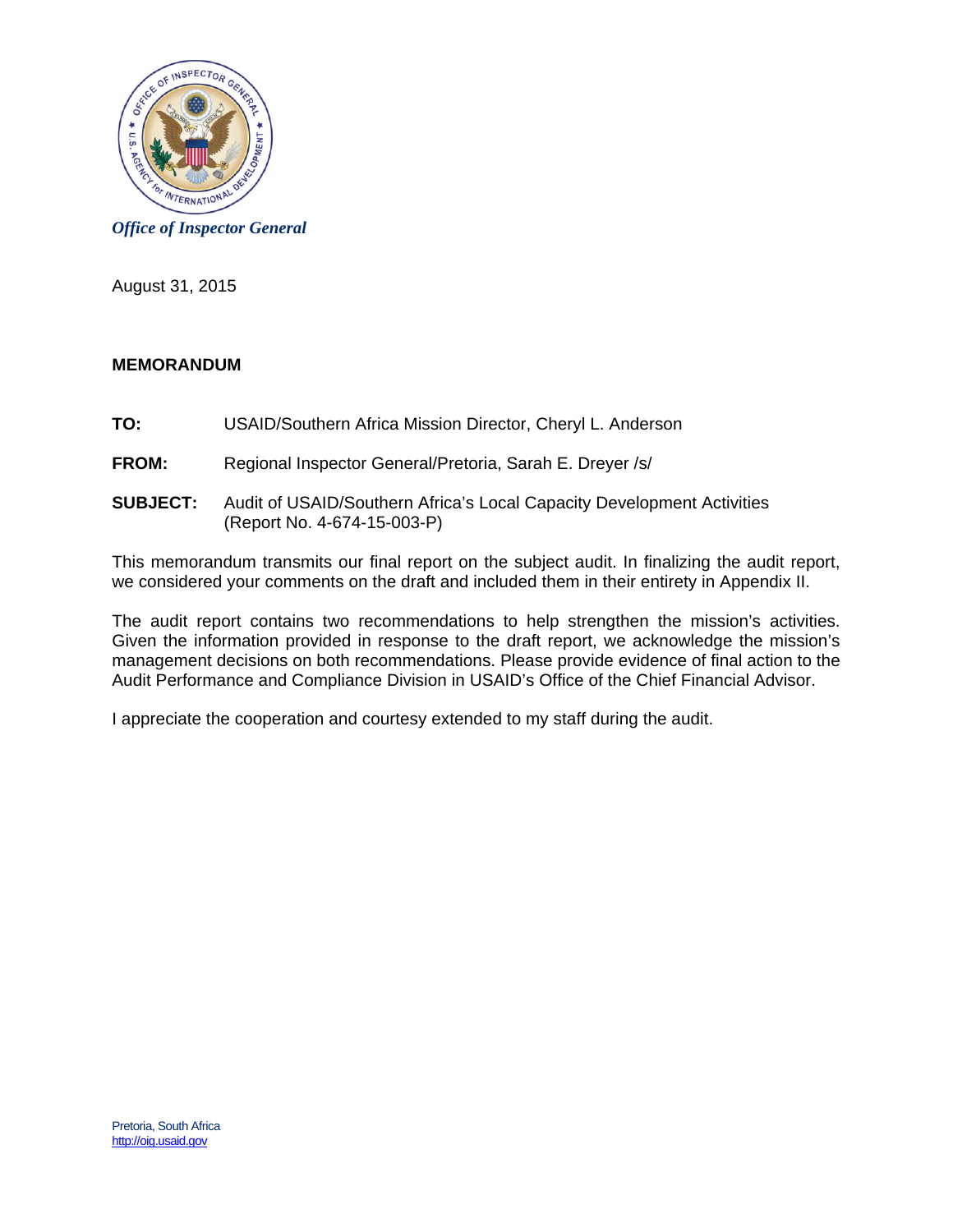# **CONTENTS**

| USAID/Southern Africa Did Not Have an Adequate System to Measure        |  |
|-------------------------------------------------------------------------|--|
| Mission Did Not Document Its Strategy for Local Capacity Development  6 |  |
|                                                                         |  |
|                                                                         |  |
|                                                                         |  |
|                                                                         |  |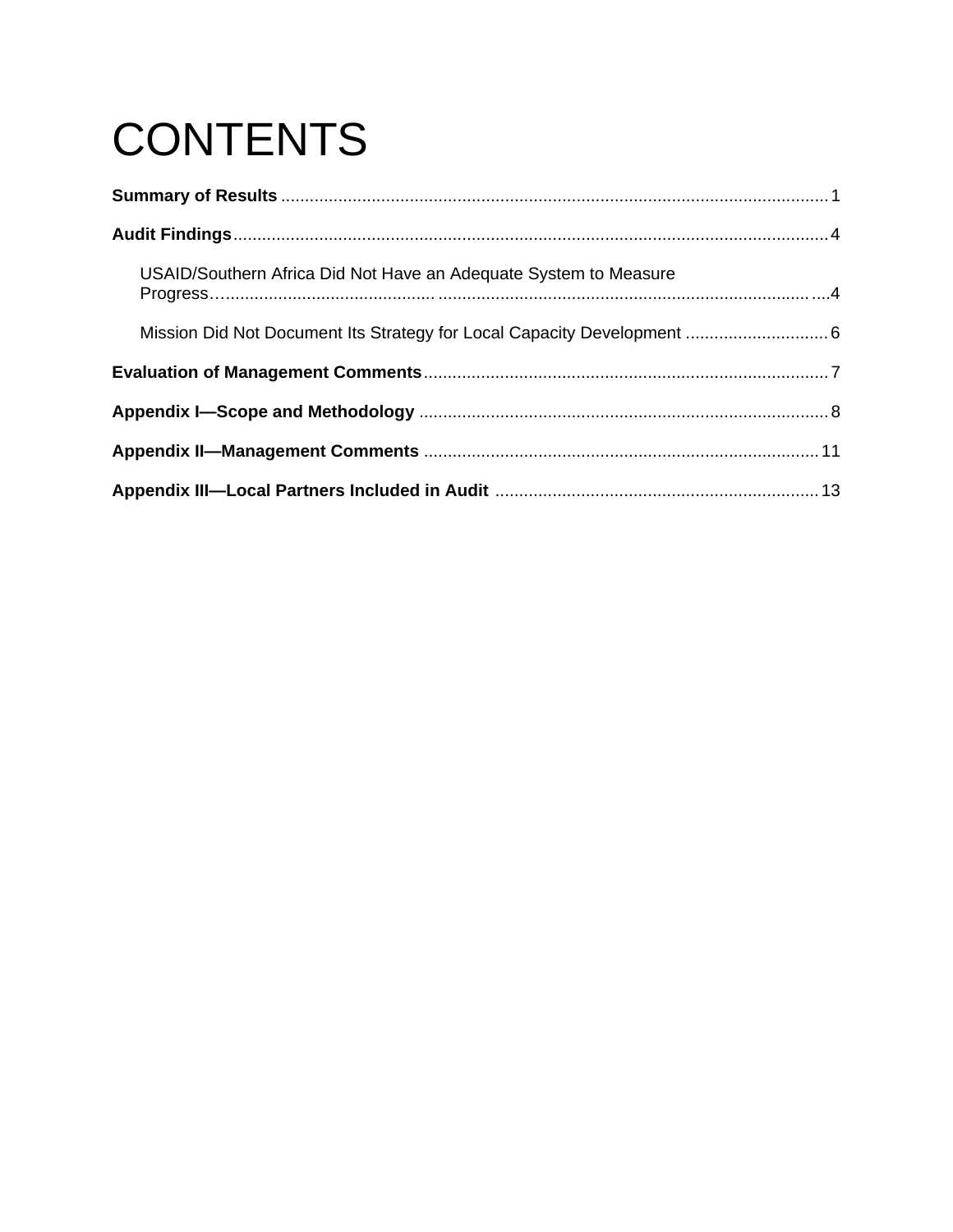## SUMMARY OF RESULTS

In 2010, USAID designed a set of reforms known as USAID Forward. Included in this were implementation and procurement reforms that called for USAID to raise the total amount of development assistance administered through governments, local organizations, and businesses to a global average of 30 percent by 2015. With this initiative, USAID sought to strengthen local capacity and improve the sustainability of its investments in the countries where it works.

 2012. In fiscal year 2012, USAID/Southern Africa obligated \$148.5 million to local African missions have led the way, increasing their use of local organizations, government, and the private sector to implement development assistance. USAID reported that its percentage of investment in local institutions in Africa rose from 7 percent to 10 percent between 2010 and nongovernmental organizations, the highest amount committed by any USAID mission.<sup>1</sup> USAID/Southern Africa reported that, as of September 30, 2014, about 47 percent of its \$842 million in total awards went to local partners.<sup>2</sup>

To help build the capacity of local organizations to manage these funds, USAID/Southern Africa:

- *Organized training sessions for USAID staff*. Between September 2013 and April 2014, the mission's local capacity development team organized eight sessions designed to strengthen employees' abilities to help local organizations comply with USAID's financial and administrative procedures (e.g., submitting accurate, complete, and timely reports and financial vouchers).
- *Conducted 30 preaward surveys to determine the type and level of capacity-building support local partners needed*. The surveys assessed (1) financial and managerial capacity to manage a USAID award in accordance with U.S. Government and USAID requirements, (2) the appropriate method of financing, and (3) the degree of support and oversight necessary to ensure proper accountability for funds should USAID establish an implementing partner relationship with the local organization.
- *Trained local partners to strengthen their capacity in areas the surveys identified as weak*.
- *Awarded three cooperative agreements to U.S.-based organizations, between fiscal years 2009 and 2013, to strengthen local partner organizations*. In April 2013, USAID facilitated a capacity development workshop with one of these partners.
- *Built capacity development funds into some health sector awards' budgets*.

 U.S. Government Accountability Office, *USAID Has Increased Funding to Partner Country Organizations but Could Better Track Progress*, GAO-14-355, April 16, 2014. 2 1

These amounts come from the Agency's financial systems. On November 17, 2014, OIG issued *Audit of USAID's Financial Statements for Fiscal Years 2014 and 2013,* Report Number 0-000-15-001-C, disclaiming an opinion because of material unsupported adjustments USAID made to reconcile its general and subsidiary ledgers. We did not perform any additional tests during this audit to verify the accuracy of the reported amounts. In fiscal year 2015 OIG anticipates testing USAID's adjustments to determine if they were accurate and appropriate. USAID intends to provide explanations and other support to demonstrate the adjustments' validity.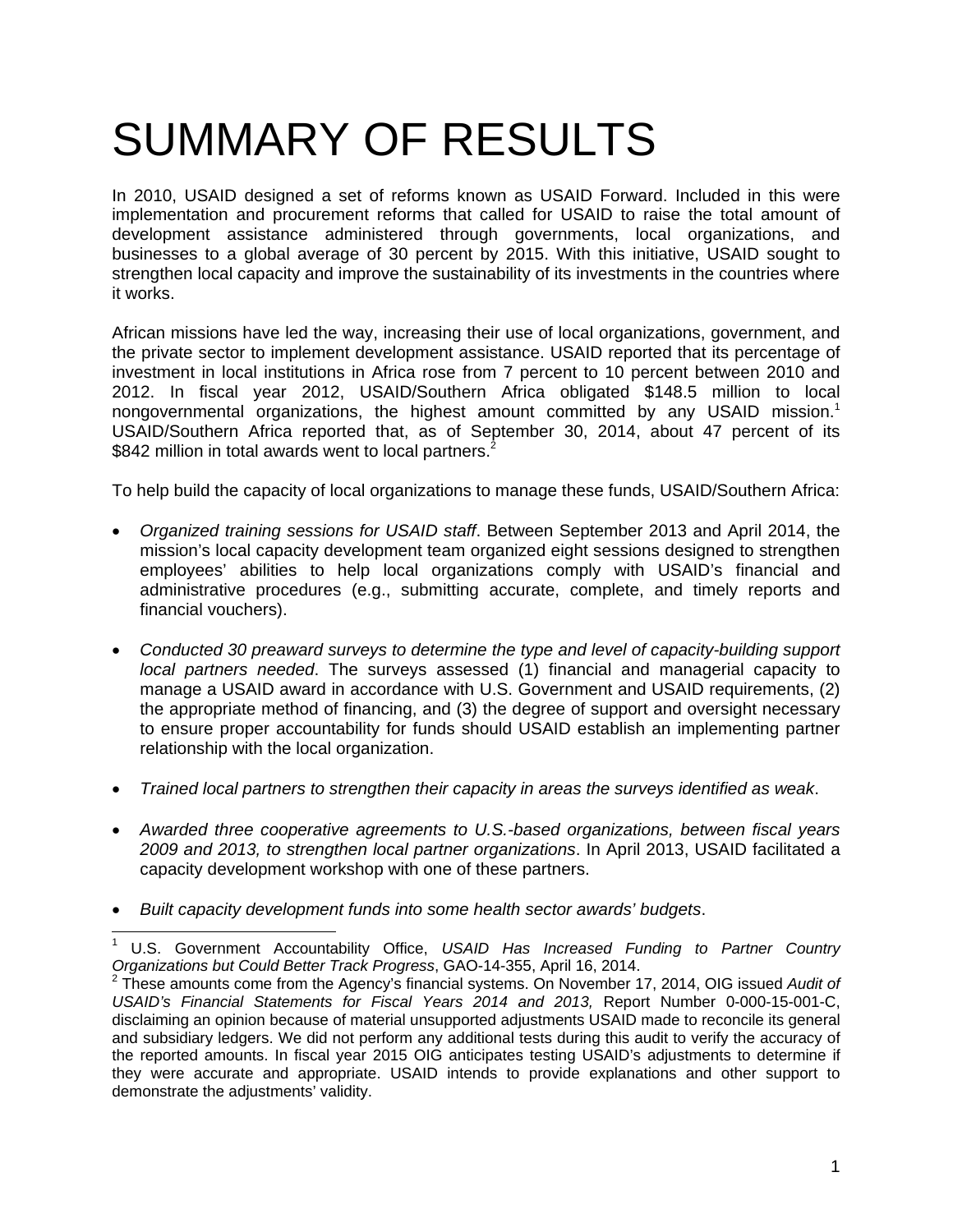Additionally, the mission was about to begin recruitment of a full-time local systems specialist who would be responsible for working with technical teams to monitor the progress of the mission's local capacity development activities.

The Regional Inspector General (RIG)/Pretoria conducted this audit to determine whether USAID/Southern Africa's local capacity development activities improved aid effectiveness and sustainability by strengthening civil society organizations.

Auditors could not determine the extent to which activities had improved aid effectiveness and sustainability, but found anecdotal evidence of improvement. For example, USAID/Southern Africa's local partners mentioned the following activities, which improved their effectiveness and sustainability:

- Staff of the Association for Water and Rural Development said the implementation of an upgraded accounting system and the restructuring of the finance department, both done in response to the preaward survey, strengthened the association's internal controls.
- Staff of the NEPAD (New Partnership for Africa's Development) Business Foundation said they were able to develop work plans that better met USAID requirements after receiving training.
- Staff of mothers2mothers South Africa said that after USAID provided training on performance management plans, the organization was able to respond better to another international donor's request for a similar document.
- Officials from Witkoppen Health and Welfare Centre said that instituting USAID's preaward survey recommendations helped strengthen their financial systems to ensure better reporting to USAID and the South African Government.

Similarly, assessments of local partners' capacity in financial management, program management, monitoring and evaluation, external relations, and sustainability showed that mission activities improved effectiveness and sustainability:

- Strong and consistent communication between local partners and USAID technical staff resulted in prompt resolution of compliance issues.
- Meetings with other partners and government officials, organized by USAID staff, expanded local partners' networks.
- One-on-one trainings conducted by interdisciplinary USAID teams provided consistent guidance and information to all partners.

However, auditors noted these problems:

 The mission did not have an adequate system to measure progress (page 4). Developing mission indicators for capacity building was not straightforward or required, and mission officials held off, hoping the Bureau of Policy, Planning and Learning would do it. Further, the mission did not measure capacity at the outset to track improvements.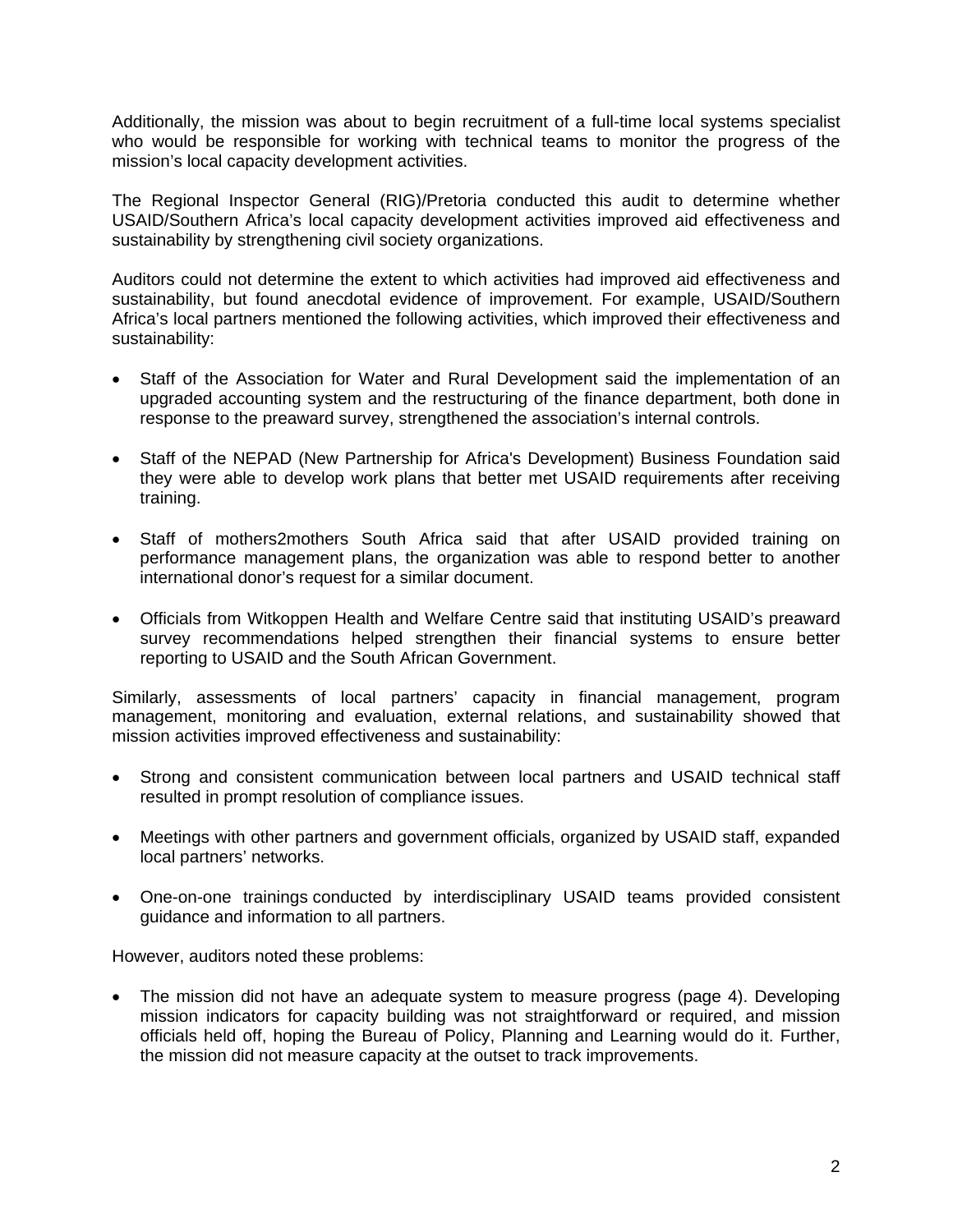The mission did not document its strategy for local capacity development (page 6). Consequently, mission staff did not understand the strategy and did not encourage beneficiaries to make full use of discretionary funds built into agreements.

Meanwhile, since audit fieldwork was completed, USAID's focus has shifted to an initiative known as local solutions. Under it, missions are asked to emphasize the sustainability of local systems rather than building the capacity of single actors.<sup>3</sup> With this shift in mind, RIG/Pretoria recommends that USAID/Southern Africa:

- 1. Develop indicators to measure the effectiveness of its local solutions activities (page 5).
- 2. Document its local solutions strategy and distribute it to staff and local partners (page 6).

Appendix I. Management comments are included in their entirety in Appendix II, and our evaluation of them begins on page 7. Detailed findings appear in the following section, and the scope and methodology appear in evaluation of them begins on page 7.

 3 As defined in USAID's April 2014 publication *Local Systems: A Framework for Supporting Sustained Development,* local systems are "interconnected sets of actors—governments, civil society, the private sector, universities, individual citizens and others—that jointly produce a particular development outcome."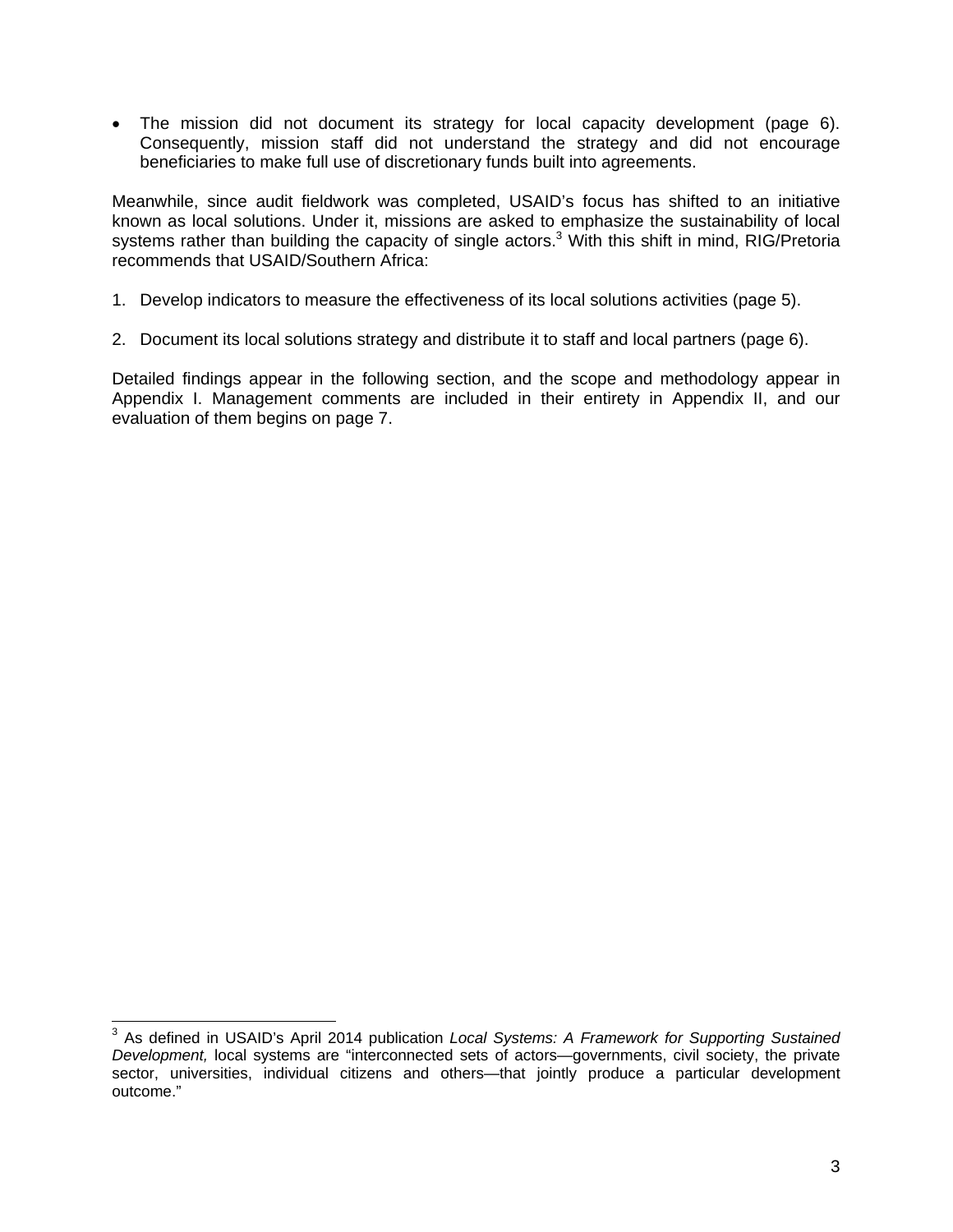## AUDIT FINDINGS

#### **USAID/Southern Africa Did Not Have an Adequate System to Measure Progress**

USAID called for activities to strengthen local capacity and improve the sustainability of development activities. However, USAID/Southern Africa did not have an adequate system to monitor its progress toward this objective. Specifically, the mission indicators for capacitybuilding activities focused on inputs, and activity measures of progress were limited.

**Mission Indicators for Capacity-Building Activities Measured Only Inputs.** Missions were required to monitor and report on four USAID Forward sustainable development indicators:

 *Funding for programs implemented through local systems.* 

- *The number of U.S. staff whose work plans and performance measures assess their direct engagement with local partners in support of local capacity development.*
- *Total value of public-private partnerships with a minimum of 1:1 leverage.<sup>4</sup>*
- *Development Credit Authority.5 Percent of program funds dedicated to leveraging commercial private capital through the*

additional indicators to monitor the progress of its local solutions activities.<sup>6</sup> USAID/Southern Africa collected data on these indicators as required. However, the USAID Forward indicators measure only inputs, which is why *Local Capacity Development Suggested Approaches,* a supplement to Automated Directives System (ADS) 201, states that the indicators "are not sufficient to capture progress and results in [capacity development] activities supported through direct and indirect awards to local organizations." To complement these indicators, the supplement states that projects with capacity development activities should use additional indicators tailored to the specific project. It then points to "illustrative output, outcome, and results indicators" for the monitoring and evaluation of local partners. Similarly, in its April 2014 report, the U.S. Government Accountability Office recommended that USAID develop

Despite mission officials' acknowledgment that the standard indicators were not adequate, USAID/Southern Africa had not developed any of its own. One senior mission official agreed that the standard indicators for capacity development addressed only the magnitude and growth of assistance to local organizations, while another pointed out, "Our measure of success cannot be how much money we give local partners."

<sup>&</sup>lt;sup>4</sup> Leverage refers to in-kind or cash contributions from the private sector toward a USAID-funded activity.

Leverage that meets a 1:1 ratio equals that provided by USAID.<br><sup>5</sup> The Development Credit Authority allows USAID to provide partial loan guarantees to a private lender to "leverage" or magnify the financial resources needed to achieve a development objective. 6

 $6$  This report was issued after the audited period but before the draft report and is consistent with the finding that additional mission indicators would help USAID/Southern Africa measure progress.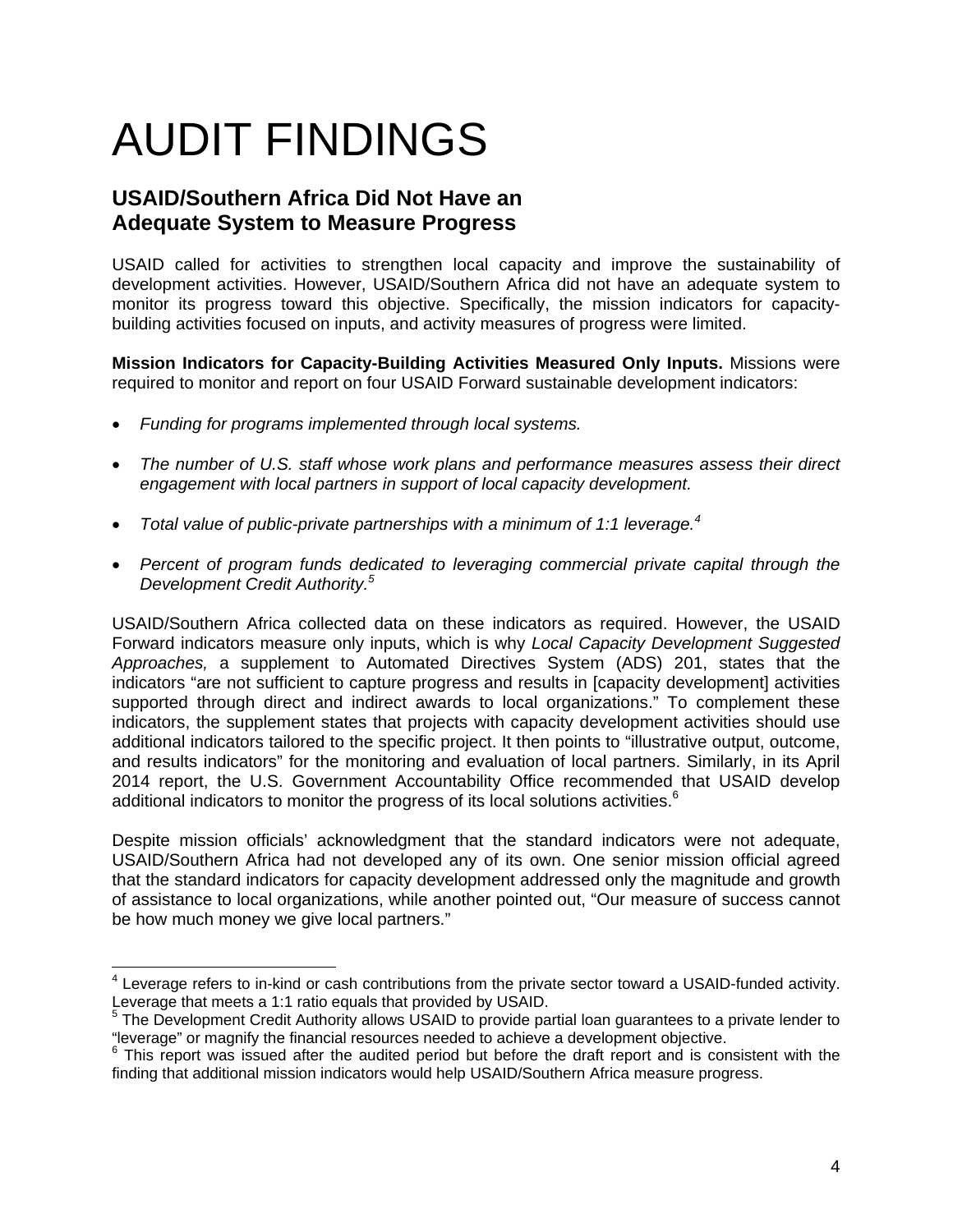Though they had discussed adding indicators, mission officials offered several reasons why they did not:

- Identifying indicators that would work to measure the mission's diverse partners was difficult.
- geographic, and multisectoral program issues, such as aid effectiveness. A senior official expected the Agency's Bureau of Policy, Planning and Learning to take the lead in developing additional capacity-building performance indicators. This bureau formulates, communicates, and implements Agency policies on important functional,
- There is no ADS guidance, or other Agency requirement, on custom, mission-level indicators. According to a senior mission official, ADS guidance on custom indicators applies only to the development of performance indicators for projects and activities.

Though the mission initiated several approaches to strengthen organizational capacity, beyond the testimony and anecdotes offered by partners and mission staff, little can be said objectively about its success. To help improve the mission's ability to monitor progress as it changes strategy to align with the local solutions initiative, we make the following recommendation.

*Recommendation 1. We recommend that USAID/Southern Africa develop indicators to measure the effectiveness of its local solutions activities.* 

**Measures of Activity Progress Were Limited.** USAID's Performance Monitoring and Evaluation TIPS No. 15, "Measuring Institutional Capacity," printed in 2011, states that measuring organizational capacity can help USAID make strategic, operational, or funding decisions about capacity development interventions. The data that emerge may be used to establish baselines (reference points) and provide the basis for setting targets for improved capacity. Managers could then track and monitor changes over time.

However, USAID/Southern Africa did limited tracking of individual activities' improvement in aid effectiveness and sustainability. Officials had a sense for local partners' improved capacity based on the partners' implementation of recommendations from the preaward surveys. Still, according to a mission official, the information collected from the surveys was subjective and focused on the partners' readiness to receive USAID funding; it did not necessarily measure increased capacity.

USAID/Southern Africa focused on the preaward survey results because, as several mission officials noted, strengthening partners' capacity to manage U.S. Government funds was the primary focus of activities. Instruments to measure broader capacity, like USAID's organizational capacity assessment tool,<sup>7</sup> were not widely used by the mission because mission leadership and agreement officer's representatives (AORs) interviewed were largely unaware of them. Of the few AORs who were familiar with the organizational capacity tool, most said they would have appreciated mission guidance and direction before they disseminated it to partners to use for self-assessment.

By not measuring local partners' progress, the mission could not assess the impact of its capacity development assistance to individual partners. However, since USAID's local solutions

 7 The tool is a self-assessment tool that covers seven categories of organizational capacity, including governance and legal structures, human resource management, and project performance management.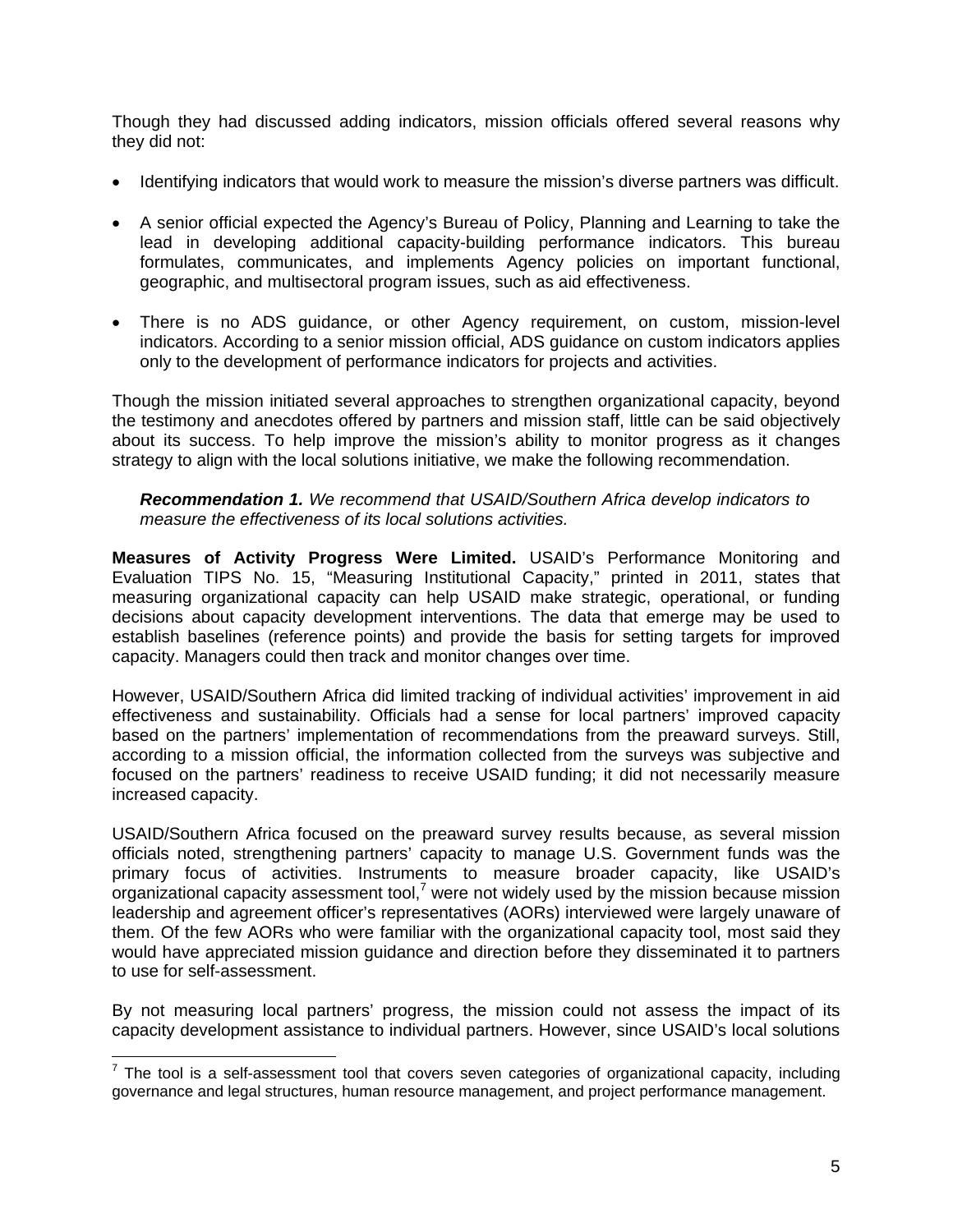initiative now prioritizes strengthening local systems over strengthening individual partners, we make no recommendation.

#### **Mission's Did Not Document Its Strategy for Local Capacity Development**

According to ADS 596.3.1, internal control activities such as appropriate documentation "help ensure that management directives are carried out" and contribute to the Agency's ability to meet its objectives and achieve results.

Yet USAID/Southern Africa did not document its approach to local capacity development, which was part of the mission's 2013-2017 Country Development Cooperation Strategy. Officials relied instead on broad USAID Forward guidance in the form of numerous documents. Rather than documenting its strategy, the mission focused on developing tailored approaches to implementing the USAID Forward guidance.

Without seeing the strategy compiled in a single document, mission staff were not well versed in it. Seven of the 11 AORs interviewed were unable to describe the goals and objectives of the mission's local capacity development activities. Likewise, AORs acknowledged they had not always reminded local partners that they could use funding for broader capacity development needs after successfully meeting their preaward or special award conditions.

In turn, local partners, the primary beneficiaries of the mission's strategy, were mostly unaware that local capacity development was a mission priority. None of the local partners received any documentation describing USAID/Southern Africa's capacity development strategy. Four of the 11 partners said that they learned of the strategy while discussing local solutions with the auditor.

Consequently, some of the local partners had not taken full advantage of the resources available to them to strengthen their capacity. For example, two of the five local partners interviewed from the health sector had budgets containing \$200,000 per year for local capacity development, and one environmental partner was allocated \$225,000 for "internal capacity development to be used during the first three years of its five year agreement." The agreements specified that partners could use these funds first to correct mission-identified weaknesses and then to address self-identified organizational needs or gaps. However, a representative of one partner said its top officials had not asked to use the funds because they were not aware they could.

To broaden understanding of USAID/Southern Africa's local solutions strategy, and therefore its effectiveness, we make the following recommendation.

*Recommendation 2. We recommend that USAID/Southern Africa document its local solutions strategy and distribute it to staff and local partners.*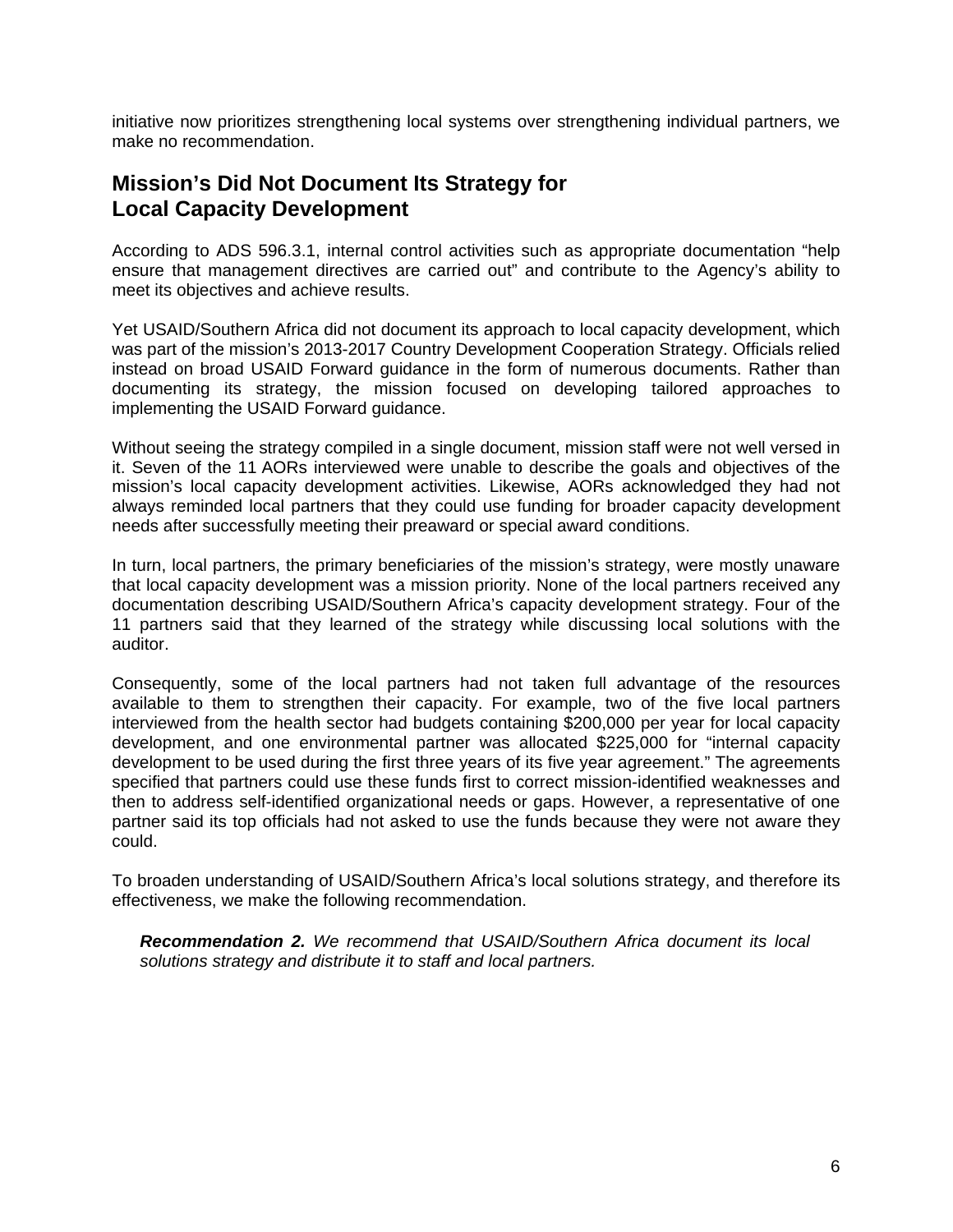## EVALUATION OF MANAGEMENT **COMMENTS**

USAID/Southern Africa agreed with both recommendations. After reviewing the management comments and supporting documentation, we acknowledge that the mission made management decisions on both recommendations. Our detailed evaluation of management comments follows.

**Recommendation 1.** USAID/Southern Africa agreed, noting that the Agency is developing guidance for missions on performance monitoring, including indicators to use, under local solutions. Accordingly, the mission requested final action. However, because the mission must still adopt these indicators and adjust them for the local context, we are unable to acknowledge final action. Still, we agree that these actions will address the recommendation, and because officials said during subsequent discussion that all proposed activities would be completed by July 31, 2016, we acknowledge the mission's management decision.

**Recommendation 2.** USAID/Southern Africa agreed and decided to develop a strategic framework for local systems to distribute to staff and external stakeholders by July 31, 2016. The mission's planned actions will address the recommendation, and we acknowledge the management decision.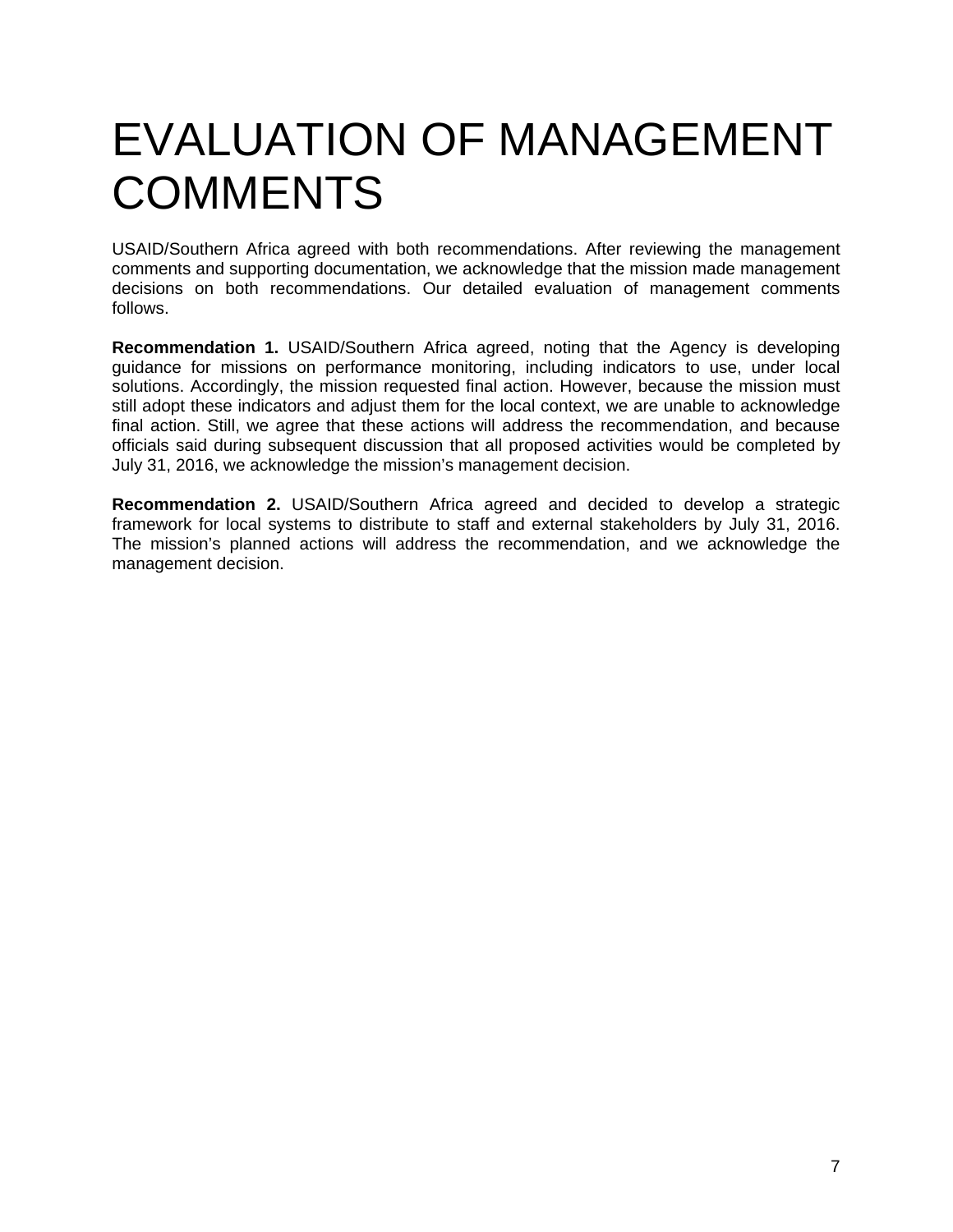## SCOPE AND METHODOLOGY

#### **Scope**

RIG/Pretoria conducted this performance audit in accordance with generally accepted government auditing standards. They require that we plan and perform the audit to obtain sufficient, appropriate evidence to provide a reasonable basis for our findings and conclusions in accordance with our audit objective. We believe the evidence obtained provides that reasonable basis.

In planning and performing the audit, the auditor obtained an understanding of and assessed the mission's controls related to the management of its local capacity development activities. The management controls identified included how AORs and financial analysts monitored local partners, how the mission conducted and followed up on preaward surveys, how mission officials and implementers reported progress, how mission officials allocated budgets, and how financial management officials tracked expenditures. Documents reviewed to understand how mission officials and implementers designed these controls included the mission's country development cooperation strategy, the mission's 2013 and 2014 full performance plan and report, and the mission's quarterly financial pipeline reports. In addition, we reviewed the mission's self-assessment of management controls through its fiscal year 2013 Federal Managers Financial Integrity Act certification.<sup>8</sup>

The objective of the audit was to determine whether USAID/Southern Africa's local capacity development activities improved aid effectiveness and sustainability by strengthening civil society organizations. To make this determination, the auditor selected a judgmental sample of 11 bilateral and regional activities representing each of USAID/Southern Africa's five technical offices. Partners implementing these activities are listed in Appendix III. The selected activities accounted for \$72.5 million (8.6 percent) of the total \$842 million awarded to local civil society organizations during fiscal years 2012 and 2013.

Audit fieldwork was conducted from February 27 through March 15, 2014. The auditor conducted work at USAID/Southern Africa and at the offices of local partners in Johannesburg, Pretoria, Cape Town, and Hoedspruit, South Africa.

### **Methodology**

To answer the audit objective, the auditor conducted a review of literature on organizational capacity and sustainability, and considered best practices from a variety of missions engaged in strengthening the capacity of local organizations. The auditor then obtained an understanding of USAID/Southern Africa's activities to strengthen organizational capacity and sustainability through a review of relevant Agency policies, USAID/Southern Africa mission strategies, and other documents such as preaward survey results and award conditions. Other documents included the USAID Forward, Procurement Reform, and Local Solutions reports published between 2011 and 2014, as well as ADS 201 and supplemental guidance on local capacity development.

 8 Public Law 97-255, as codified in 31 U.S.C. 3512.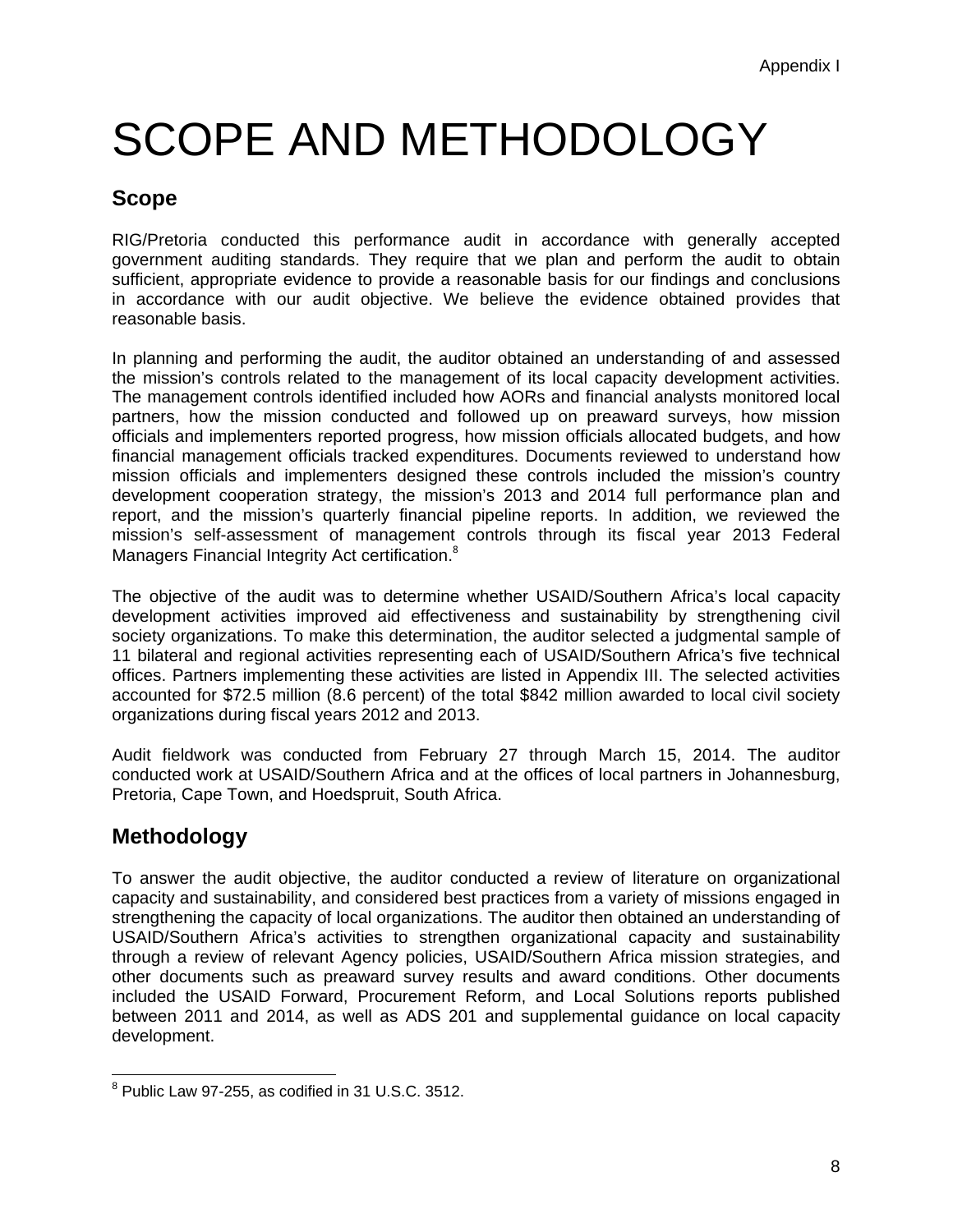The auditor interviewed USAID/Southern Africa officials including those in senior leadership positions, technical and administrative office directors, financial analysts, agreement officers, and AORs. The auditor also interviewed principal officers from 11 local partners. The objective of the document reviews and interviews was to understand how strengthening capacity and sustainability featured in cooperative agreements and how the mission assessed, implemented, monitored, and reported on the capacity-building support it provided local partners.

In light of the largely anecdotal nature of the data available about the effectiveness of USAID/Southern Africa's capacity development assistance, the auditor developed a scorecard to assess data derived from interviewees. This scorecard was applied to a judgmental sample of mission activities, which was selected based on (1) dollar size of the award relative to the size of the technical portfolio, (2) technical area, (3) local partner's experience working with USAID, (4) regional and bilateral coverage, and (5) number of outstanding award conditions.

As shown below, the scorecard included 17 criteria in five categories of organizational capacity. Individual partner ratings were assigned based on interviews with the partners; input from USAID financial analysts that conducted postsurvey follow-up reviews; testing of the partner financial systems and administrative processes; and auditor observations, analysis, and verification.

| <b>Financial Management</b>  | Revenue sources support organizations' operations.                                              |  |  |  |  |
|------------------------------|-------------------------------------------------------------------------------------------------|--|--|--|--|
|                              | Organization has written financial policies and procedures.                                     |  |  |  |  |
|                              | Balance in cashbooks reconciles to bank statement monthly.                                      |  |  |  |  |
|                              | Financial transactions have necessary supporting documentation.                                 |  |  |  |  |
|                              | Internal audits are conducted annually.                                                         |  |  |  |  |
|                              | Program managers receive financial reports within 2 weeks of the<br>end of month.               |  |  |  |  |
|                              | Special award conditions have been met.                                                         |  |  |  |  |
| Program Management           | Program reports met quality standards and met submission<br>deadlines.                          |  |  |  |  |
|                              | Organization has developed a comprehensive, multiyear strategic<br>plan.                        |  |  |  |  |
|                              | Organizational capacity assessment has been conducted, and<br>needs and gaps prioritized.       |  |  |  |  |
|                              | The right people are in place to achieve results.                                               |  |  |  |  |
|                              | There is alignment between program description, activities, targets,<br>and results.            |  |  |  |  |
| Monitoring and<br>Evaluation | Organization has developed and implemented a plan to monitor its<br>capacity development.       |  |  |  |  |
| <b>External Relations</b>    | Organization has diverse contacts in the funding community.                                     |  |  |  |  |
|                              | Organization maintains partnerships with a variety of stakeholders.                             |  |  |  |  |
|                              | Organization currently has systems to ensure it will continue should<br>USAID funding end.      |  |  |  |  |
| Sustainability               | Organization has the organizational, human, and financial resources<br>to continue its mission. |  |  |  |  |

#### **Scorecard Criteria**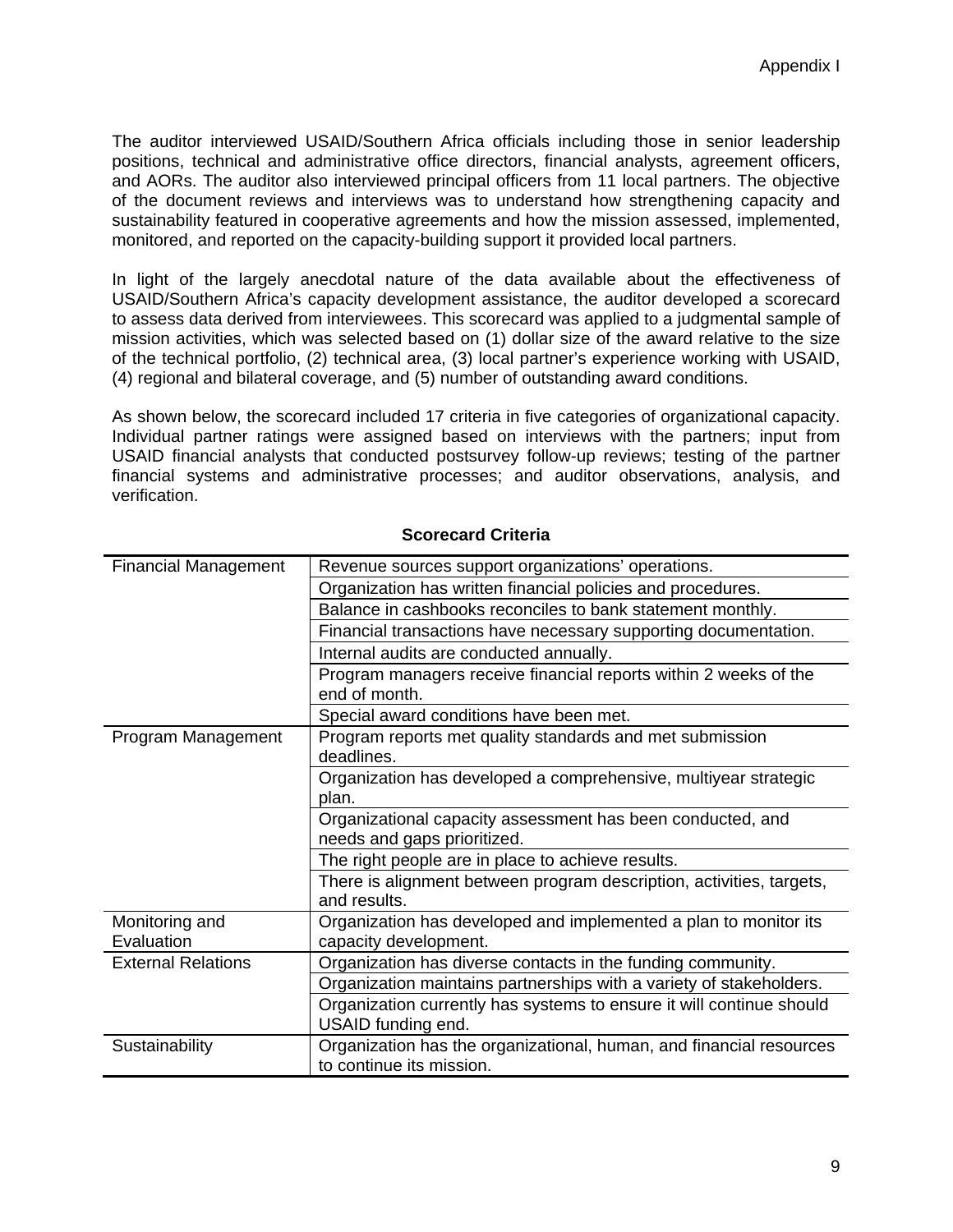Since the data reviewed were generated from a judgmental sample, results and overall conclusions cannot be projected to all local partners. However, the auditor believes the selection provides a reasonable basis for conclusions. Because of the nature of the audit, no materiality threshold was established.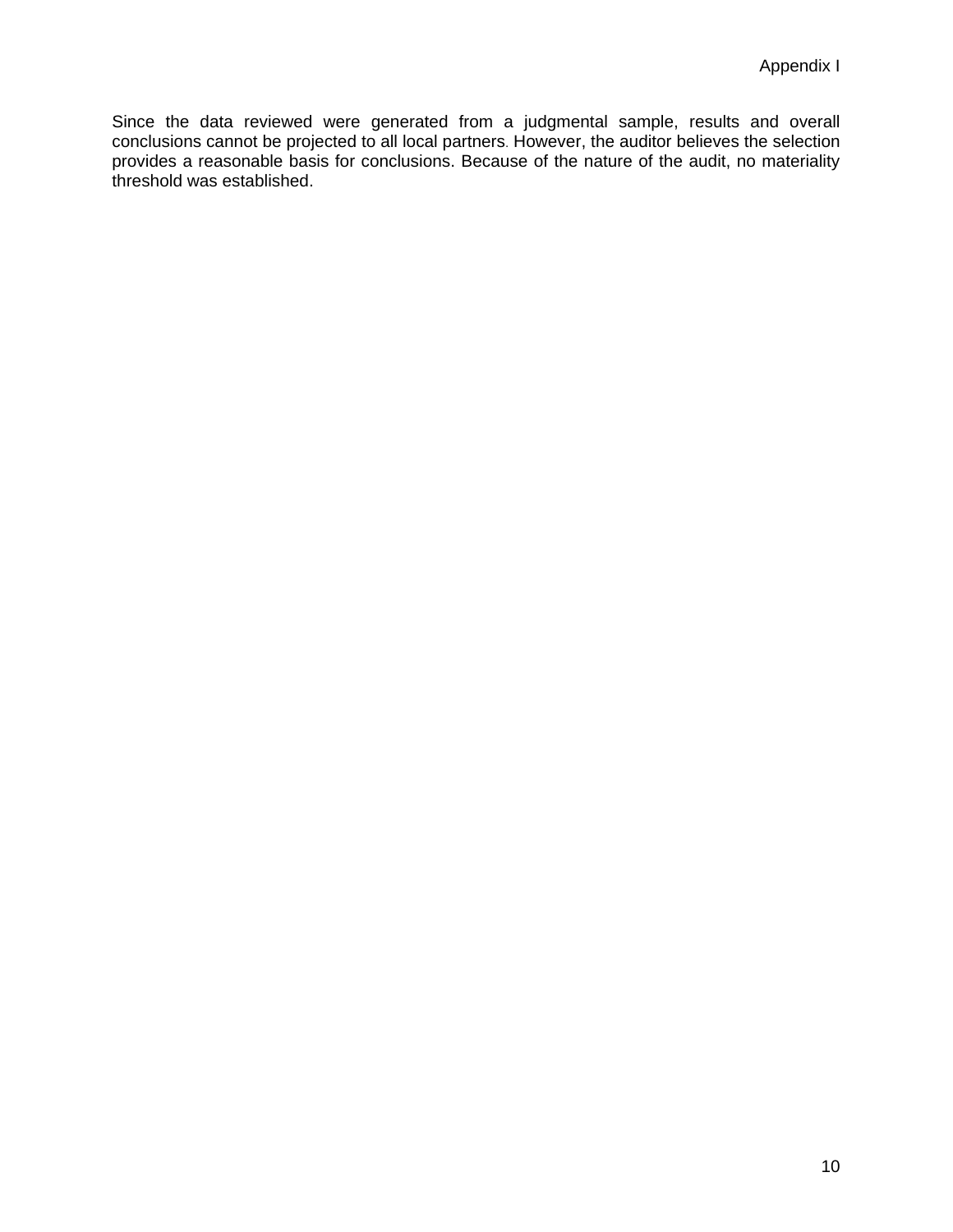# MANAGEMENT COMMENTS



5 August 2015

#### **Memorandum**

To: Sarah Dreyer, RIG/Pretoria

**From:** Cheryl L. Anderson, Mission Director, USAID/Southern Africa /s/

**Subject:** Management Comments to RIG/Pretoria's Audit of USAID/Southern Africa's Local Capacity Development Activities" (Audit Report No. 4-674-15-00X-P)

of the audit are better because of it. USAID Southern Africa appreciates the time and effort that the Regional Inspector General Pretoria's staff devoted to its work under the "Audit of USAID/Southern Africa's Local Capacity Development Activities" (Audit Report No. 4-674-15-00X-P), dated 23 June 2015. The Mission is grateful for the collaborative and consultative nature of the audit and feels that the outcomes

Since the end of the audit period the Agency and USAID/Southern Africa have continued moving forward on Local Solutions including hiring and on-boarding an exceptional Local Solutions Specialist to lead and coordinate local solutions efforts across the Southern Africa portfolio.

Below are Management Decisions related to this audit:

*Recommendation No. 1: We recommend that USAID/Southern Africa develop indicators to measure the effectiveness of its local solutions activities.* 

As stated in ADS 203 additional help document TIPS 15 on Measuring Institutional Capacity, "indicators should be driven by the information needs of managers to inform strategic and operational decisions." TIPS 15 goes on to say, "by their very nature, measures of institutional capacity are subjective." The Mission's capacity development framework will include targets and appropriate quantitative and qualitative indicators of the inputs, outputs and outcomes of the Mission's capacity development efforts. In its comments to the April 2014 GAO audit regarding Local Solutions, the Agency stated that it would develop guidance for Missions on Local Solutions performance monitoring approaches, including indicators. USAID/Southern Africa will adopt, with appropriate adjustments for the local context, this guidance once promulgated by the Agency which is scheduled for December 2015.

Because this issue is being addressed at an Agency level the Mission considers this recommendation closed.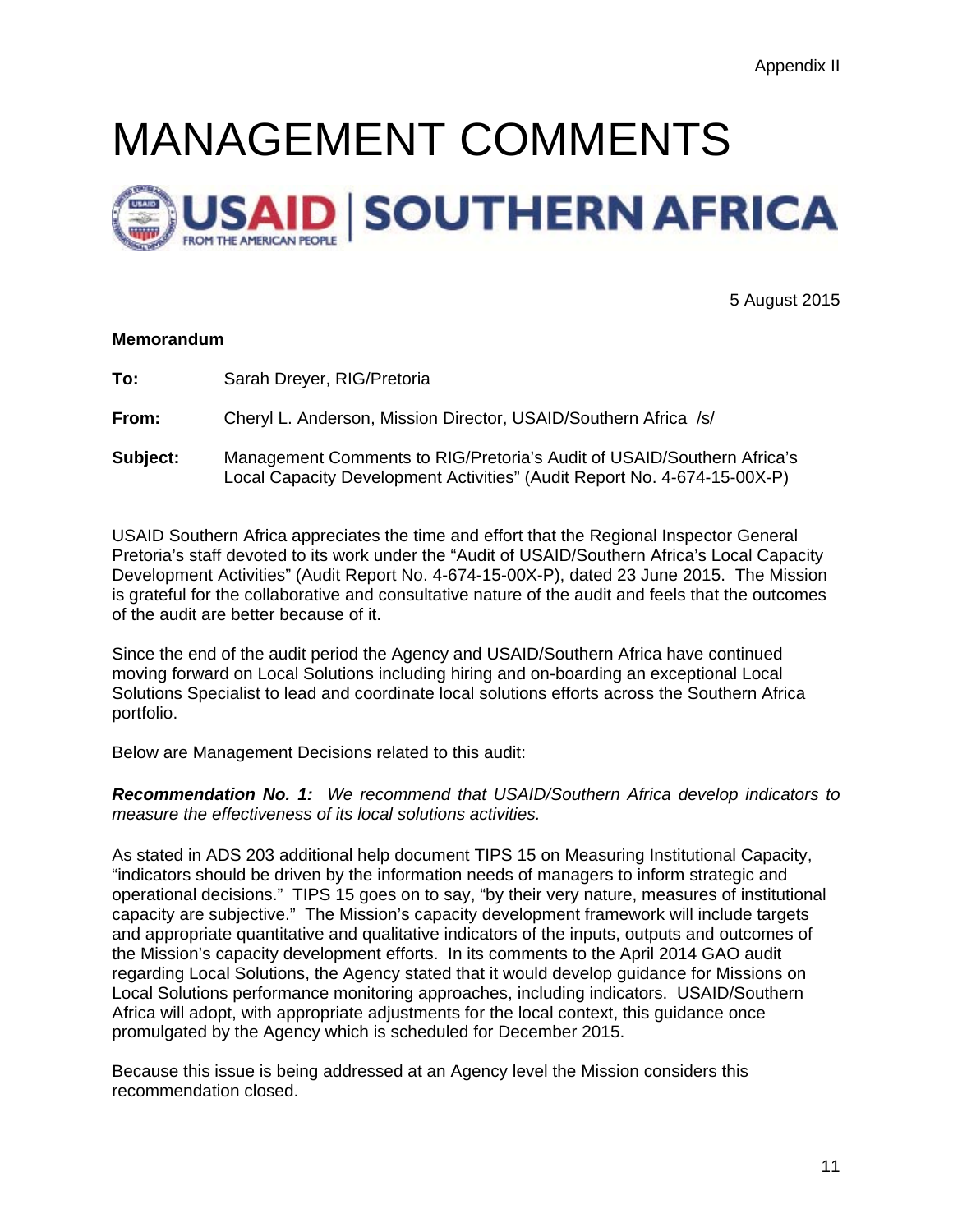*Recommendations No. 2: We recommend that USAID/Southern Africa document its local solutions strategy and distribute it to staff and local partners.* 

*Management Decision:* USAID Southern Africa concurs with recommendation two. Through its long history of working with local organizations to achieve development objectives, the Mission has tested and utilized various methodologies to develop the capacity and improve the sustainability of local organizations and local systems. Consistent with capacity development best practices and USAID policy, the Mission, as a partner in development with our local implementers, strives to help them achieve their organizational development goals, while the implementing partner itself bears primary responsibility for their own organizational development.

The Mission will consolidate its learnings from working with local organizations to develop a local systems strategic framework that clarifies how, when and why it will engage with local actors to develop the capacity of local systems. The Mission anticipates that this strategic framework will incorporate the use of capacity assessment tools, performance indicators, and organizational sustainability plans. Once completed, the Mission will distribute the strategic framework to staff to incorporate its principles into the development of future Country Development Cooperation Strategies and Regional Development Cooperation Strategies, as well as all Project Appraisal Documents. The Mission also will disseminate the strategic framework to external stakeholders to inform them of local systems priorities and approaches.

The local systems strategic framework will be completed by July 31, 2016.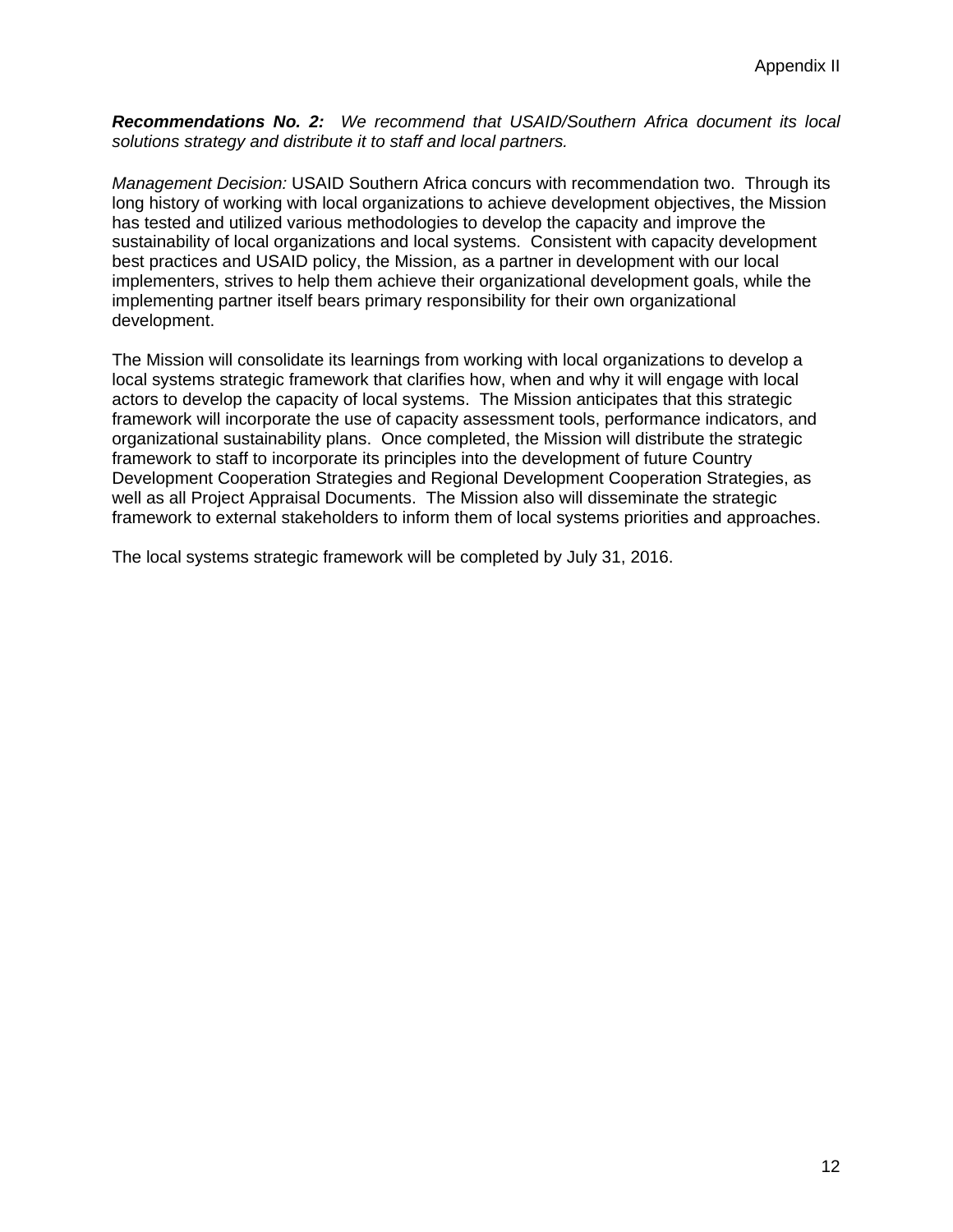| <b>Technical</b><br>Area       | <b>Local Partner</b>                                     | <b>Activity Description</b>                                                                                                           | <b>Total</b><br><b>Estimated</b><br>$Cost($ \$) | Period of<br>Award        |
|--------------------------------|----------------------------------------------------------|---------------------------------------------------------------------------------------------------------------------------------------|-------------------------------------------------|---------------------------|
| Education                      | <b>Mindset Network</b>                                   | Produces videos promoting<br>good teaching practices<br>promoted as professional<br>development tools for primary<br>school teachers. | 746,000                                         | 07/01/2012-<br>06/30/2015 |
| Economic<br>Growth             | South African<br><b>Supplier Diversity</b><br>Council    | Promoted sustainable supplier<br>diversity through business<br>linkages.                                                              | 1.5 million                                     | 04/04/2012-<br>04/03/2015 |
| Economic<br>Growth             | <b>NEPAD Business</b><br>Foundation                      | Engages in policy advocacy<br>aimed at removing barriers to<br>agricultural development,<br>investment and trade.                     | 3.0 million                                     | 06/11/2011-<br>02/28/2015 |
| Health                         | Africa Health<br>Placements                              | Recruits and places volunteer<br>medical professionals in rural<br>clinics.                                                           | 2.0 million                                     | 10/01/2012-<br>09/30/2015 |
| Health                         | Childline<br>Mpumalanga                                  | Provides support for families<br>caring for orphans and<br>vulnerable children in<br>Mpumalanga Province.                             | 11.0 million                                    | 11/05/2012-<br>11/04/2017 |
| Health                         | <b>HIV SA</b>                                            | Provides support for families<br>caring for orphans and<br>vulnerable children in Gauteng<br>Province.                                | 4.6 million                                     | 10/30/2012-<br>10/28/2017 |
| Health                         | Witkoppen Health<br>and Welfare Centre                   | Provides primary care, support,<br>and referrals for priority<br>populations in collaboration<br>with the Department of Health.       | 14.8 million                                    | 10/01/2012-<br>09/30/2017 |
| Health                         | AgriAIDS                                                 | Implements HIV and<br>tuberculosis prevention and<br>wellness programs for farm<br>workers.                                           | 7.1 million                                     | 01/16/2013-<br>09/30/2017 |
| Health                         | mothers2mothers<br>South Africa                          | Provides technical assistance<br>and education to local<br>organizations working to<br>reduce the spread of HIV.                      | 22.6 million                                    | 12/19/2012-<br>12/18/2017 |
| Environment                    | <b>Association for Water</b><br>and Rural<br>Development | Promotes resiliency in the<br>Limpopo River Basin.                                                                                    | 9.7 million                                     | 12/1/2012-<br>11/30/2017  |
| Democracy<br>and<br>Governance | University of South<br>Africa                            | Promotes democratic election<br>by providing training to<br>elections officials throughout<br>Africa.                                 | 3.1 million                                     | 06/20/2011-<br>06/19/2016 |

#### **Local Partners Included in Audit (Amounts Unaudited)**